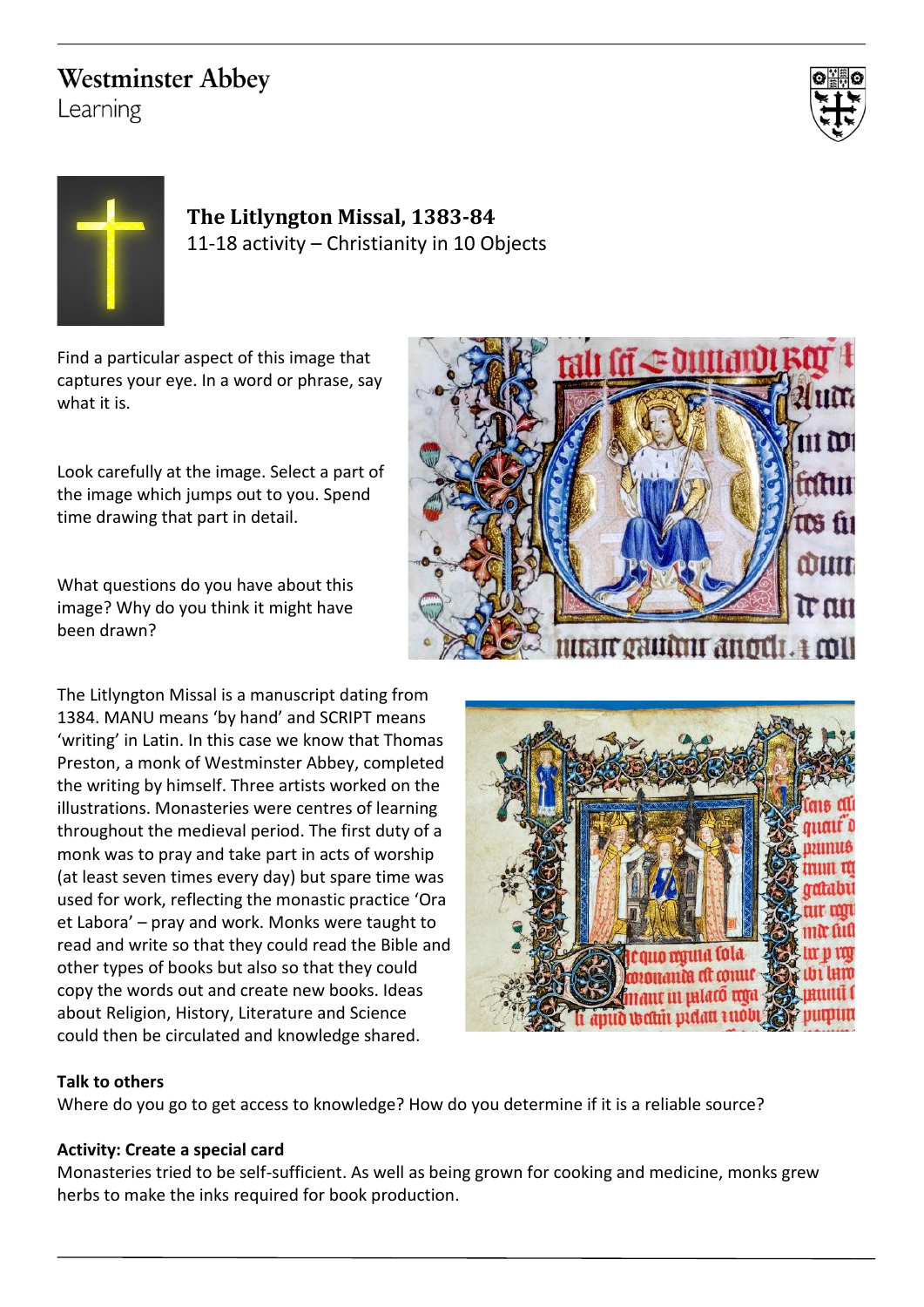Special books (such as Bibles) were often illuminated with colourful pictures. Sometimes gold ink was used to show something was extra special.

Find a book and look at it carefully. Can you work out how the book has been made? What is the cover made from? How many pages? How many words on an average page? Does it contain illustrations? Is there any colour involved?

Look again at the Litlyngton Missal.

- How many coloured inks can you see?
- How many words on the page?
- Guess how long do you think it took to create by hand?

Write and illustrate a card for someone special. You will need the following:

- Something to write on, for example paper, card, fabric
- A pen to write with
- A paintbrush
- One or two coloured spices, for example turmeric makes a good golden colour
- One or two fruits such as a blackberry or raspberry
- 1. First you will need to make some ink. Mix a few drops of water with a teaspoon of spice or you can mash some soft fruit with a few drops of water. You could use boiling water from a kettle and then let the mixture cool. If you have a sieve you can strain the fruit so that you just get the coloured water.
- 2. Write your words. You could leave a space around the edge of the text. You might like to copy something out such as a favourite poem or write a message of your own.
- 3. Illustrate the text. You could draw pictures or patterns.
- 4. Use the home-made ink and your paintbrush to colour in the design. Let the design dry before you give it to anyone.